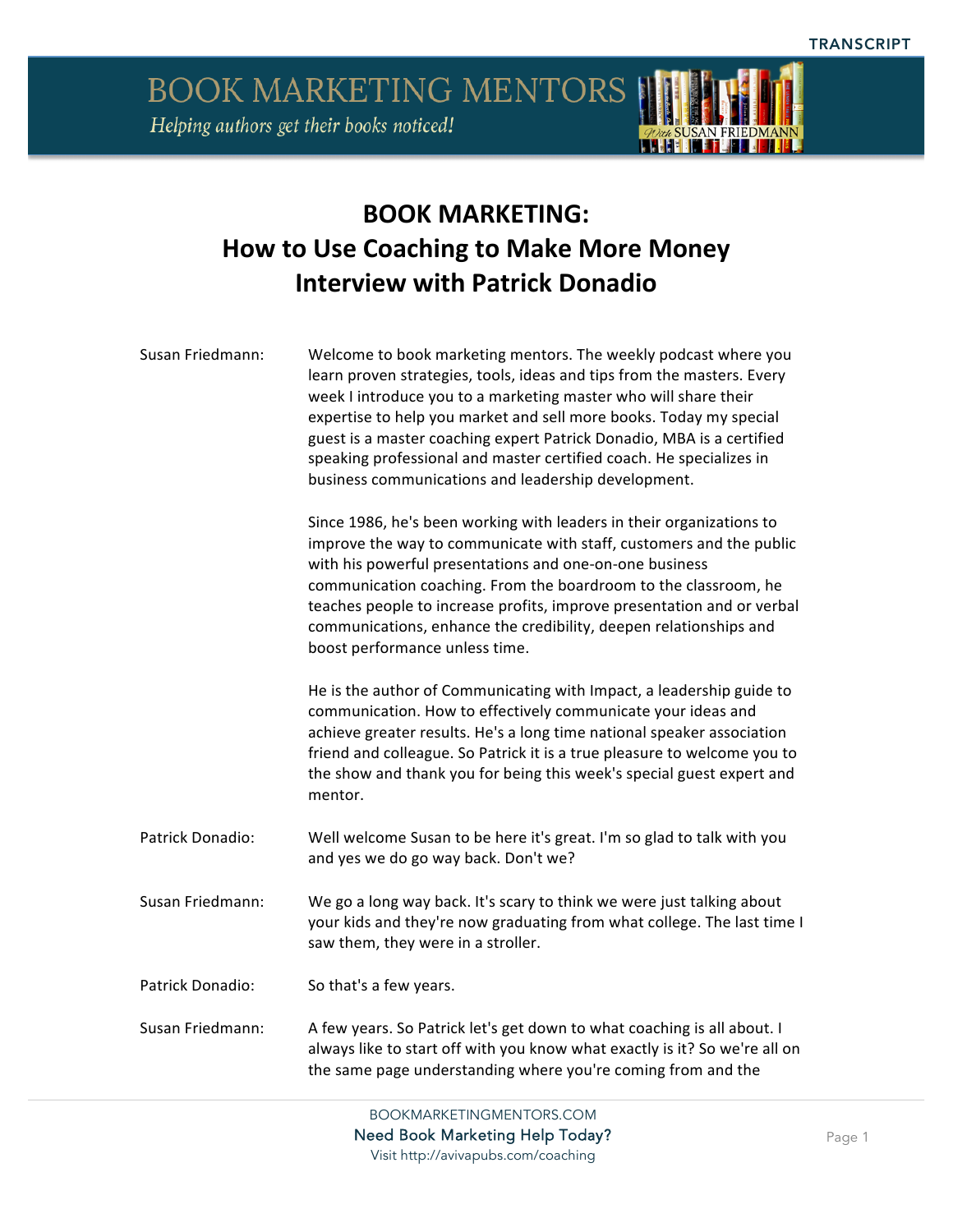

subject matter we're talking about. So give us your definition of coaching please.

Patrick Donadio: Coaching for a lot of people has a lot of different meanings. People always think about athletic coaches. But when I'm talking about coaching, I'm talking about professional coaches who help individuals. The definition I like to use is it's an interactive process that helps individuals develop more rapidly and produce more satisfying results. So coaching is about development, not about fixing. It's letting people make mistakes helping them explore and uncover things. It's a great way to help people reach their full potential. So it's not the kind of coaching you think about as athletic coaching or people telling you what to do and showing you what to do. It's more guiding you along the path.

Susan Friedmann: So as you say that, what comes to mind is the word consulting. And even training. So what's the difference between the coaching, consulting and training?

Patrick Donadio: It's good to distinguish between those because some people call themselves a coach when they're really doing consulting. Some people call themselves a coach and they're really doing training. So when I think about consulting and I've done a lot of it early on in my business. Consulting focuses on the organization and is all about providing solutions. So you come in, you're the expert and you're going to tell people what to do and fix it. Now training is different even in consulting focuses on helping individuals learn a new skill. So as a trainer, you're the expert with the answers but you're teaching other people how to do it. So opposed to a consultant, who tells them how to do it, a trainer is teaching them how to do it even though you can do it yourself. You're not doing it for them, you're teaching them.

> As I said earlier, what coaching is all about, it's really focusing on helping the person uncover the answers for themselves with guidance and support. So the consultant is the person that will tell you. The trainer is the person that's going to teach you. Then the peer coach is going to be the person that's going to ask you great questions to help you think it through and be there to support you.

Susan Friedmann: I think the cross there is asking the great questions. And that for me is something I like to find. You know, what are those great questions that are going to allow people to open up? Do you have any kind of recipe for great questions?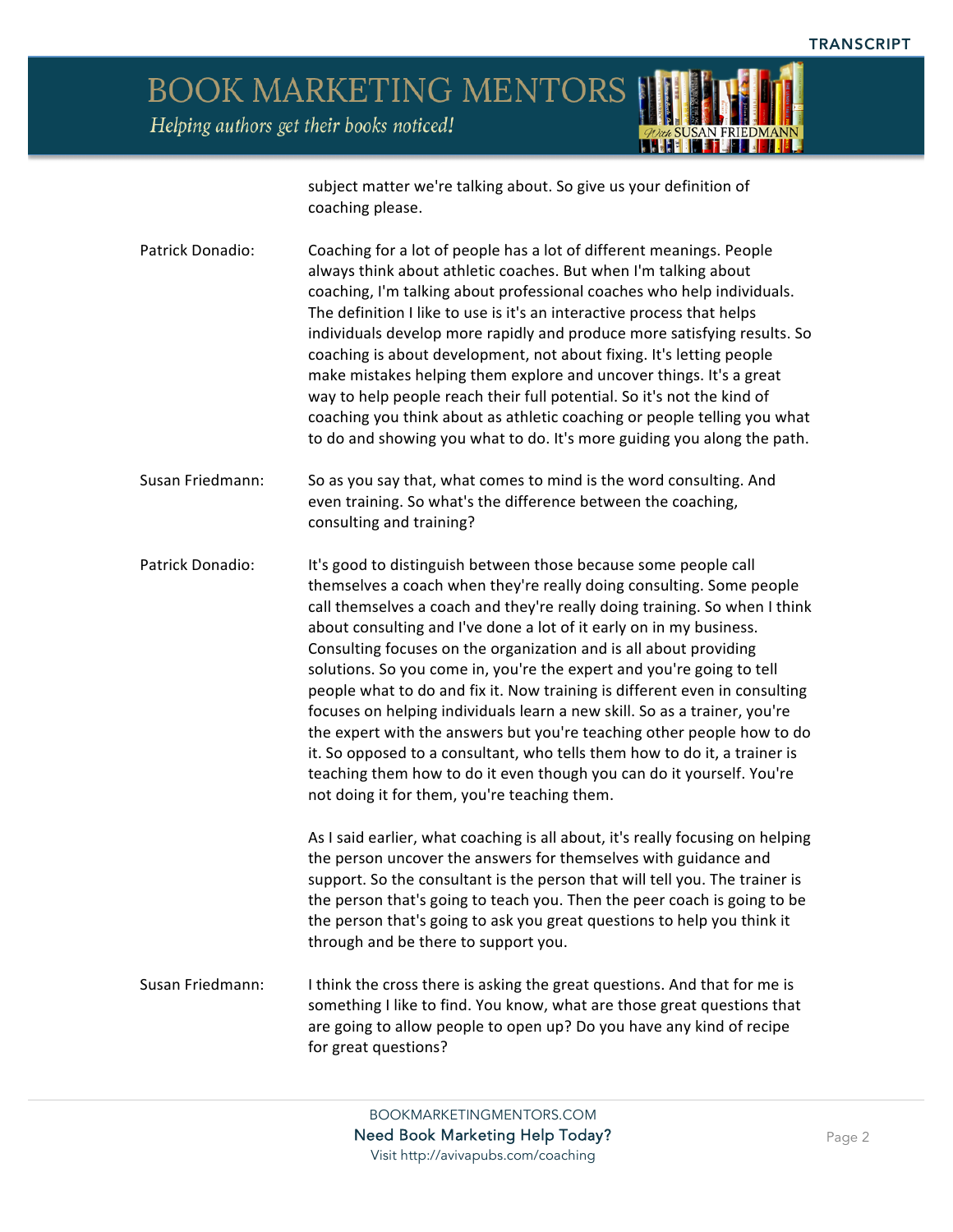### BOOK MARKETING MENTORS Helping authors get their books noticed! *ODEA SUSAN FRIEDMANN*

| Patrick Donadio: | I've got a whole list of great questions. That's a coach's great toolbox. I<br>think when you think about the kind of tools that make you a good<br>writer or good speaker, you always have certain tools. There's<br>categories of questions. For example, when you think about coaching<br>the 1st thing you want to do is help figure out what's going \on or what<br>the issue is. So you can have what I call, defining questions or gathering<br>information questions. The way coaching works, as a coach I take a look<br>at where are you now, your current situation. I help you explore, where<br>would you like to be some point in the future? So by asking you good<br>questions, I'm going to help you tell me what would the future Susan<br>look like if you were going to be successful at whatever it might be.<br>Then my job as a coach is to narrow that gap between where you are<br>now and where you will like to be. I'm going to help you narrow the gap<br>and get you to where you want to be. Hopefully more efficiently and<br>faster. And I'm going to do that by asking questions. |
|------------------|---------------------------------------------------------------------------------------------------------------------------------------------------------------------------------------------------------------------------------------------------------------------------------------------------------------------------------------------------------------------------------------------------------------------------------------------------------------------------------------------------------------------------------------------------------------------------------------------------------------------------------------------------------------------------------------------------------------------------------------------------------------------------------------------------------------------------------------------------------------------------------------------------------------------------------------------------------------------------------------------------------------------------------------------------------------------------------------------------------------------|
|                  | So for example, a good question to start with is what are some of your<br>current challenges when you think about whatever your expertise might<br>be? The goal is to get people to start to explore and tell you more about<br>where they are right now. Later on you can have solution questions. You<br>can have taking action questions. I can go through a variety of these<br>questions but the key thing is to think about having an inquisitive mind.<br>Where you're more thinking about what you want to learn as opposed<br>to thinking about what you want to tell them.                                                                                                                                                                                                                                                                                                                                                                                                                                                                                                                                |
| Susan Friedmann: | How about jumping in and thinking that you have the answer to these<br>questions? How can people stop themselves doing that? I know I have a<br>tendency sometimes to say "Oh yes I've got the answer to that<br>questions." Rather than allowing people to self discover?                                                                                                                                                                                                                                                                                                                                                                                                                                                                                                                                                                                                                                                                                                                                                                                                                                          |
| Patrick Donadio: | I always try to tell people that's the toughest part about being a coach. I<br>work with a lot of speakers that want to do coaching. What are speakers<br>like to do? They like to talk and they like to be problem solvers and they<br>like to fix things. So I tell speakers when you are a speaker you're a sage<br>on the stage. But when you're a coach you're a guide by their side. You<br>have to learn how to flip the skillset. So if I wanted to say, "Oh gosh I<br>think Susan should be doing this." Instead of saying that, I'm thinking<br>how can I ask Susan to give me an example of that or to find out why<br>she's not doing that. So you have to catch yourself and flip the answer<br>into a question. It takes a little bit of practice and the best way to get<br>good at that is to practice. For people who are extroverts, I'm not sure if<br>you are an extrovert.                                                                                                                                                                                                                     |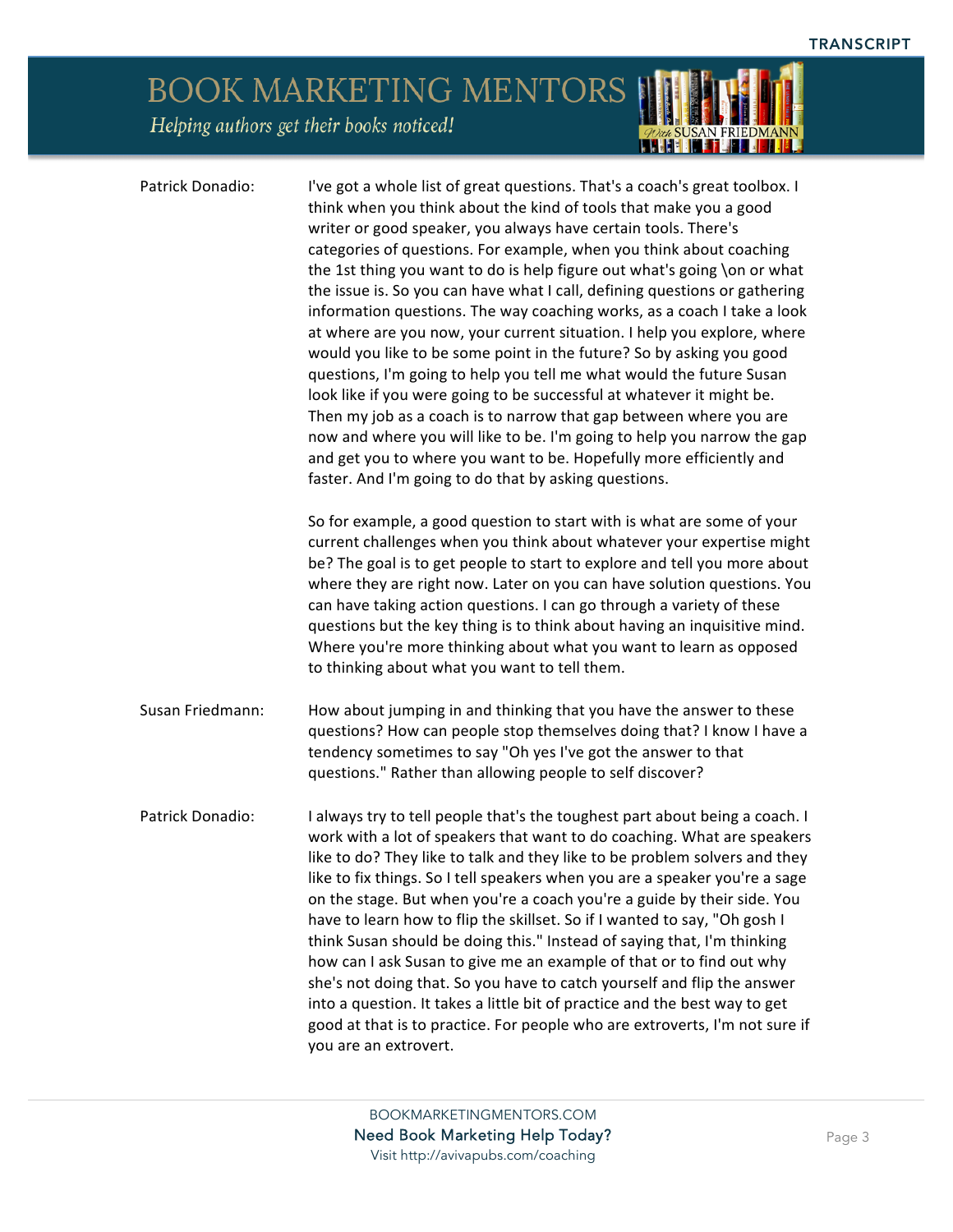*ODEA SUSAN FRIEDMANN* 

# BOOK MARKETING MENTORS

Helping authors get their books noticed!

| Susan Friedmann: | I think every- Well that's not true. I say every speaker is an extrovert,<br>but that's not the case. I know a lot of introverts who are speakers.                                                                                                                                                                                                                                                                                                                                                                                                                                                                                                                                                                                                                                                                                                                                                                                                                                                                                                                                                                                                                                                                                                                                                                                                                                                                                                                                                                                                 |
|------------------|----------------------------------------------------------------------------------------------------------------------------------------------------------------------------------------------------------------------------------------------------------------------------------------------------------------------------------------------------------------------------------------------------------------------------------------------------------------------------------------------------------------------------------------------------------------------------------------------------------------------------------------------------------------------------------------------------------------------------------------------------------------------------------------------------------------------------------------------------------------------------------------------------------------------------------------------------------------------------------------------------------------------------------------------------------------------------------------------------------------------------------------------------------------------------------------------------------------------------------------------------------------------------------------------------------------------------------------------------------------------------------------------------------------------------------------------------------------------------------------------------------------------------------------------------|
| Patrick Donadio: | Right. But I know you're an extrovert. So extroverts have a real<br>tendency to wanna just talk right? I'm an extrovert also so my biggest<br>challenge is shut up leave some time to think before I respond and in<br>that thinking time, I'm taking whatever I want to tell them and figure<br>out how to transpose that into a question.                                                                                                                                                                                                                                                                                                                                                                                                                                                                                                                                                                                                                                                                                                                                                                                                                                                                                                                                                                                                                                                                                                                                                                                                        |
| Susan Friedmann: | As you know many of our listeners are non fiction authors. How could<br>they take their book and then perhaps turn that into coaching or<br>training program? How would you recommend they go about that?                                                                                                                                                                                                                                                                                                                                                                                                                                                                                                                                                                                                                                                                                                                                                                                                                                                                                                                                                                                                                                                                                                                                                                                                                                                                                                                                          |
| Patrick Donadio: | The 1st thing that all the listeners should be patting themselves on the<br>back for is that they are now an expert or a specialist. If you have<br>written the book you are the person to go to. A lot of people go at it<br>different ways. For example, I started out doing consulting then I started<br>doing training then I started doing key noting. When I started doing<br>coaching and what I did was I took all my content and I transcribed it<br>and then I reworked it and put it in as a book. A lot of your readers may<br>be coming from the other way. They are writers who came up with<br>some great content. Now they gotta take that content and transform it<br>into something that can help other people, whether it be training for<br>coaching. So I would say the best place to start is with your book.<br>Take your content and think about how do you get this information in a<br>formula that's going to either help someone to learn a new skill that's<br>going to be a training seminar. Or get some specific results that may be<br>a coaching session. So one of the best ways to do that at least in my<br>mind, is to take a look at your book and think about it in terms of what<br>are the components? Do you have a system or process or chapter you<br>might be able to take and put in a certain order that might make this<br>easy to understand. Give me an example Susan of one of your authors<br>that you coach. What kind of book they have. We can take that and<br>work with it a little bit. |
| Susan Friedmann: | So a lot of authors either have motivational books, inspirational books<br>or they might go into the leadership aspect so I think leadership might<br>be a good one for this example.                                                                                                                                                                                                                                                                                                                                                                                                                                                                                                                                                                                                                                                                                                                                                                                                                                                                                                                                                                                                                                                                                                                                                                                                                                                                                                                                                              |
| Patrick Donadio: | Okay so the 1st thing I always think about when I want to help<br>somebody do anything. I like to go make to the mantra diagnose before<br>you subscribe. So 1st thing I would be thinking about is if I was going to                                                                                                                                                                                                                                                                                                                                                                                                                                                                                                                                                                                                                                                                                                                                                                                                                                                                                                                                                                                                                                                                                                                                                                                                                                                                                                                              |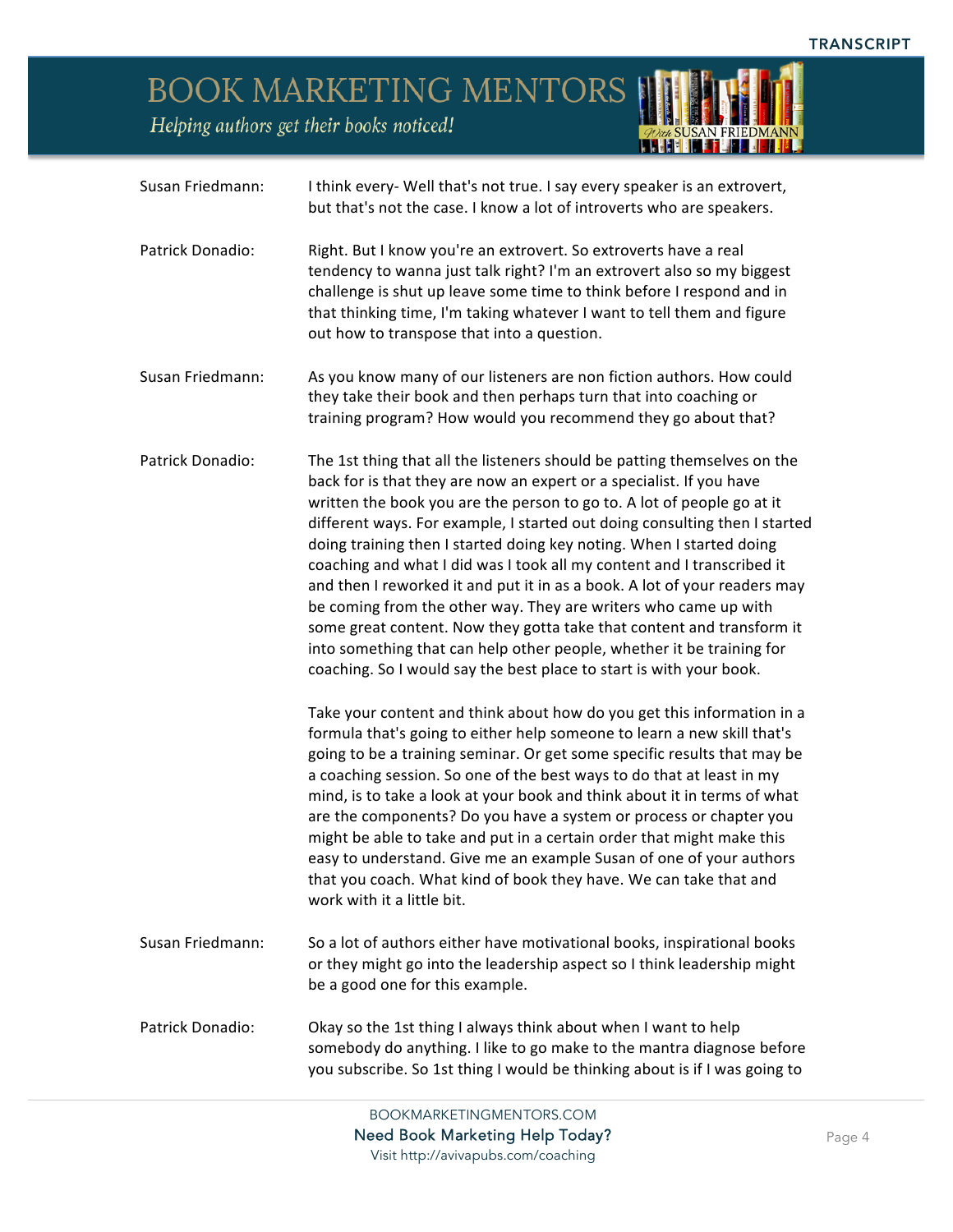#### BOOK MARKETING MENTORS Helping authors get their books noticed! <u> 1941 - 1948 - 1958 - 1958 - 1958 - 1958 - 1958 - 1958 - 1958 - 1958 - 1958 - 1958 - 1958 - 1958 - 1958 - 195</u>

|                  | do some coaching or do some training is, I would create module. I get<br>people to think about what their current skillsets or challenges might<br>be. So that might be the 1st part of my training seminar. Let's take a<br>look and think through, what are some of your current challenges when<br>you think about being an effective leader? Then maybe have people talk<br>about that a little bit to help you get a feeling for the group. If it's<br>coaching same thing. You might start out with good questions to ask<br>people about their current skillsets in terms of what they do as a leader.                                                                                                                  |
|------------------|--------------------------------------------------------------------------------------------------------------------------------------------------------------------------------------------------------------------------------------------------------------------------------------------------------------------------------------------------------------------------------------------------------------------------------------------------------------------------------------------------------------------------------------------------------------------------------------------------------------------------------------------------------------------------------------------------------------------------------|
|                  | If your book happens to be focusing on sales leadership I have some<br>sales questions. Talk about their sales experience. So step number one,<br>take a look at your book and start to think about how do you help your<br>client or potential client tell you more about what they're struggling<br>with so you can help them. That's would be the 1st phase of turning<br>your book into a training seminar or coaching session. The 2nd phase<br>let's take training for a moment is think about what are the top 3 to 5<br>skills that you've identified in your book that probably are the most<br>practical and the ones you get the most feedback on that you could<br>create some kind of training around that.       |
|                  | Then I would start thinking about developing 3 to 5 mini modules. So it<br>might be 15, 20 minute sections on some of these key points that are in<br>the book are ready. So number 1, look at creating an experience. We<br>get people to talk about what they're struggling with in the training<br>seminar or the coaching. Number 2, start to create these 3 to 5 or 7<br>different areas you want to start teaching about. Don't worry about<br>how you're going to teach it. Just identify what are you think are the key<br>components in your book that would be useful for other people to learn<br>to be more effective. So let me stop there. Those are the 2 fundamental<br>starting points. Does that make sense? |
| Susan Friedmann: | It certainly makes sense. What's going through my mind as you're saying<br>this is what might be the difference here between doing one-on-one<br>coaching versus coaching a group.                                                                                                                                                                                                                                                                                                                                                                                                                                                                                                                                             |
| Patrick Donadio: | Again, we're still doing coaching. You can do group training. You can do<br>group coaching. The difference between a group training and the group<br>coaching. Again, in a group training, I'm going to be teaching people a<br>skillset. Now I'm gona get feedback, I'm not going to talk all the time,<br>but I'll be doing more of the talking. In a group coaching we have a lot of<br>people with maybe similar challenges that are on a call or usually it's a<br>phone call or Skype call or zoom call. We're all working towards the<br>same issue and I'm going to be asking people to share some examples or                                                                                                         |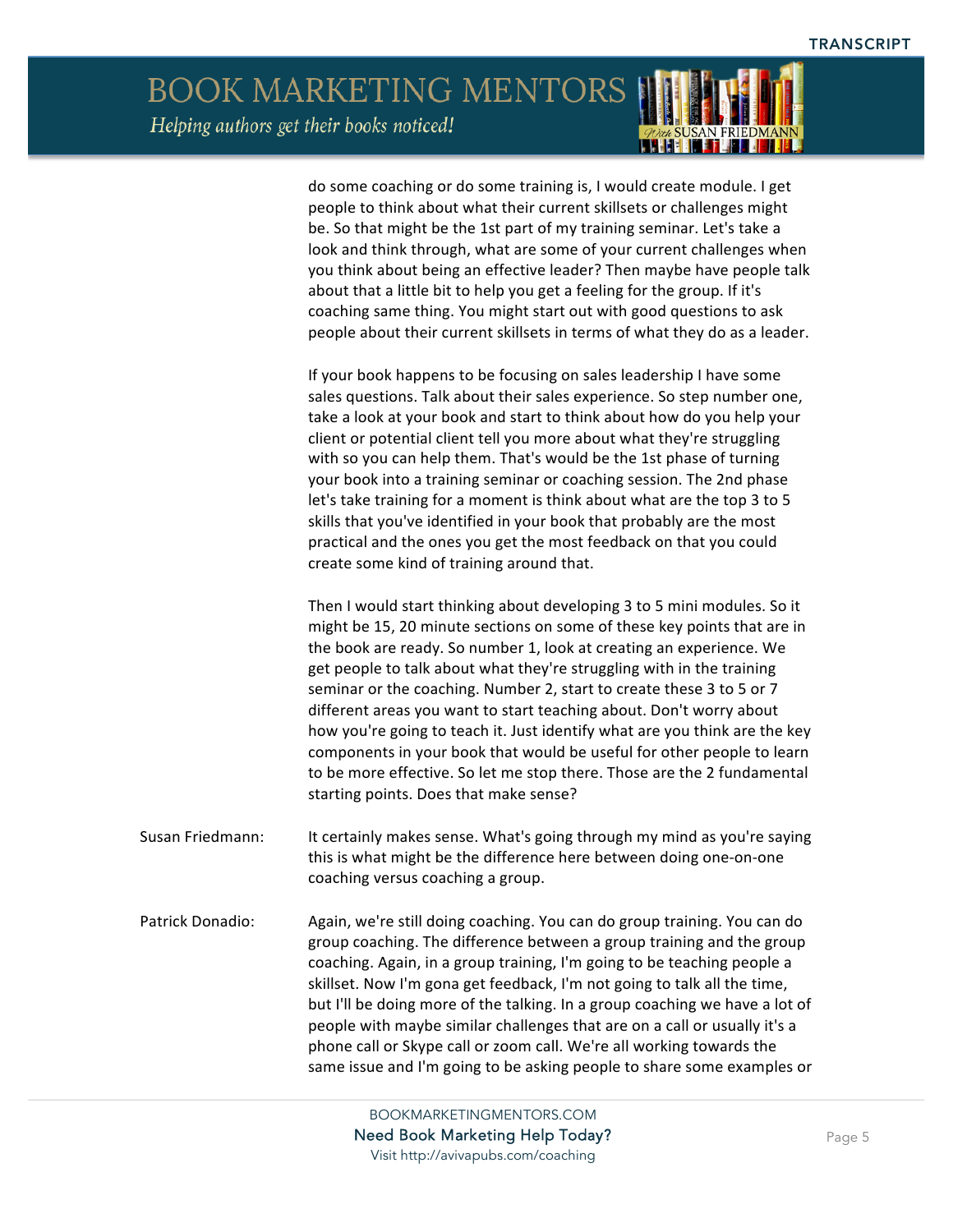

to bring in some ideas but again I'm going to be doing a little bit more or coaching.

Now I wanna be upfront, and I do belong to the international coach federation and I being to the national speakers association. What I've done in my practice is, I've put the 2 together. So I have what I call consultative coaching. So what I do when I'm coaching my clients, 'cause I'm teaching a skillset is I'm not that true, pure coach that only ask questions. But when I'm doing the coaching, I'm probably doing about 80% listening and 20% talking versus the training where I'm doing 80% talking and 20% listening. So when you have a skill, you're still going to do some more talking than you might if you just a life coach.

Susan Friedmann: Then what I'm getting from you here too is this is a package you can offer your clients. You've got the training component than you would add in the coaching component be it a one-on-one or a group. Is that correct?

Patrick Donadio: Yes. And I've done that many times where I might comment ein initially and let's say I'm coaching a vice president on a particular challenge. I do a lot of crucial communication skills so maybe presentation skills or interpersonal communications. Then what I find it after I've got done working with the leader on the coaching, they really like the results. They say, "This is really great." I say, "You know maybe we should do something with your entire team, where I can come in and teach them some of the things that I did with you." With a group it's a little bit more difficult to do group coaching when you got a diverse audience like that. So you can parlay from the COO to the training or visa versa, come in and do the training, which is what I've done recently. I do some media training, so I did some training with a variety of leaders on how to use video, and be on a talk show. Then afterwards we came back and did one-on-one, one hour coaching sessions to personalize their needs for each of the individuals.

> So you can do both. But the 1st step if you're an author and you don't have a training seminar or you don't have a coaching program is to go through your book and start to think about what are some of the key pieces that I feel would add value to my potential clients so you wanna begin to create the program. What you can do is once you create the training program, you can start to take those pieces and you can use them to customize your coaching, but the foundation is to start to create this assessment kind of phase, then the 3 to 5 things you'd like to teach or coach people on.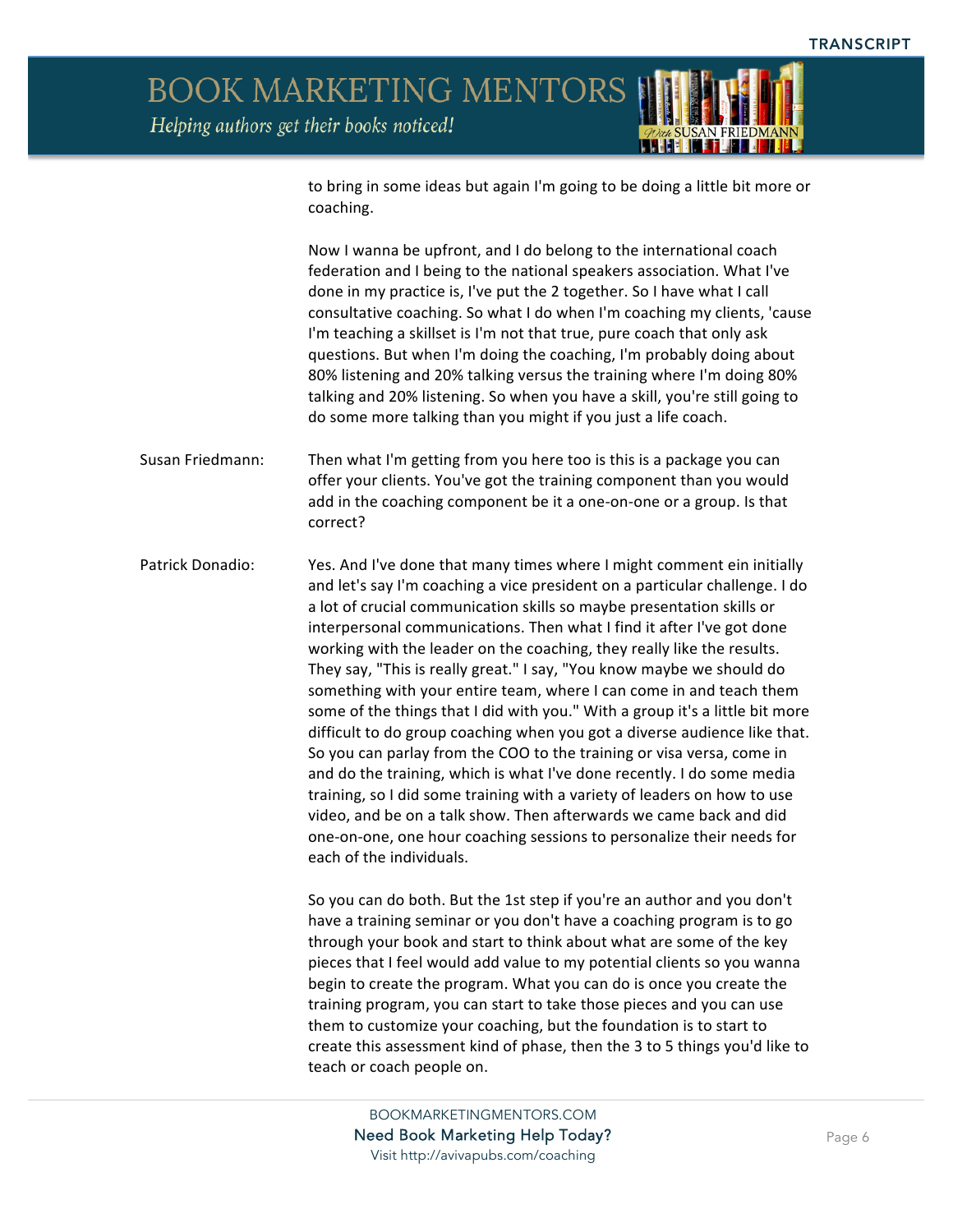## BOOK MARKETING MENTORS

Helping authors get their books noticed!



| Susan Friedmann: | Is there an optimum number when it comes to group coaching?                                                                                                                                                                                                                                                                                                                                                                                                                                                                                                                                                                                                                                                                                                                                                                                                                                                                          |
|------------------|--------------------------------------------------------------------------------------------------------------------------------------------------------------------------------------------------------------------------------------------------------------------------------------------------------------------------------------------------------------------------------------------------------------------------------------------------------------------------------------------------------------------------------------------------------------------------------------------------------------------------------------------------------------------------------------------------------------------------------------------------------------------------------------------------------------------------------------------------------------------------------------------------------------------------------------|
| Patrick Donadio: | Well you know, Susan, I don't do a lot of group coaching, so I can't really<br>give you from my own experience a lot about that. The reason I haven't<br>done a lot of group coaching is I prefer to do my group work in the<br>training capacity and do the one-on-one coaching. Now there's a lot of<br>folks that do a lot of group coaching and it could be very lucrative.                                                                                                                                                                                                                                                                                                                                                                                                                                                                                                                                                      |
| Susan Friedmann: | I love doing both and I know that when I do the one-on-one obviously I<br>can work ore in depth with the individuals versus the group where I've<br>got a much broader perspective in how I work with them.                                                                                                                                                                                                                                                                                                                                                                                                                                                                                                                                                                                                                                                                                                                          |
| Patrick Donadio: | If you haven't done any coaching, I say start with some one-on-one<br>coaching, because that's a good place to learn the skill then move that<br>into some group coaching. The listeners who are thinking about<br>expanding their base, instead of just having one line of income which is<br>their product sales. Creating some training seminars or even 1 training<br>seminar and creating a coaching program based on the book. For<br>individuals, it's a great starting point. Then once i feel like you've got<br>those skills that you can move into group coaching.                                                                                                                                                                                                                                                                                                                                                        |
| Susan Friedmann: | Let's shift a little bit and talk about the actual marketing of a coaching<br>program. How do you go about that? What would you recommend to<br>our authors.                                                                                                                                                                                                                                                                                                                                                                                                                                                                                                                                                                                                                                                                                                                                                                         |
| Patrick Donadio: | I think the 1st thing would be to create the program so you can tell<br>people what it is you're going to do for them. Let's say you got a<br>leadership book and I happen to be offering a leadership book and in<br>my book I talk about 6 key principles to make for effective leaders. So<br>I'm going to take my book, I'm going to create this 90 minute, 2 hour<br>half a day workshop based on those 6 or 7 key points. I'm going to make<br>sure that I have good content, I've got some exercise I'm going to<br>engage people into training so they can learn. Now I've got that I'm<br>going to write up a simple one page description of the training or of the<br>coaching. And it's going to say a little paragraph about the 6 keys to<br>being an effective leader. Here's how you're going to learn, this and<br>that. Here are the objectives, when you leave the program, you'll be<br>able to blah, blah, blah. |
|                  | 1st step to marketing is to make sure you can give something to<br>somebody so they can touch it, feel it and say oh I know what that it is.<br>The nice thing is, you already have the book, so if you have a person<br>that wants you to come out and do the training, you can offer this one                                                                                                                                                                                                                                                                                                                                                                                                                                                                                                                                                                                                                                      |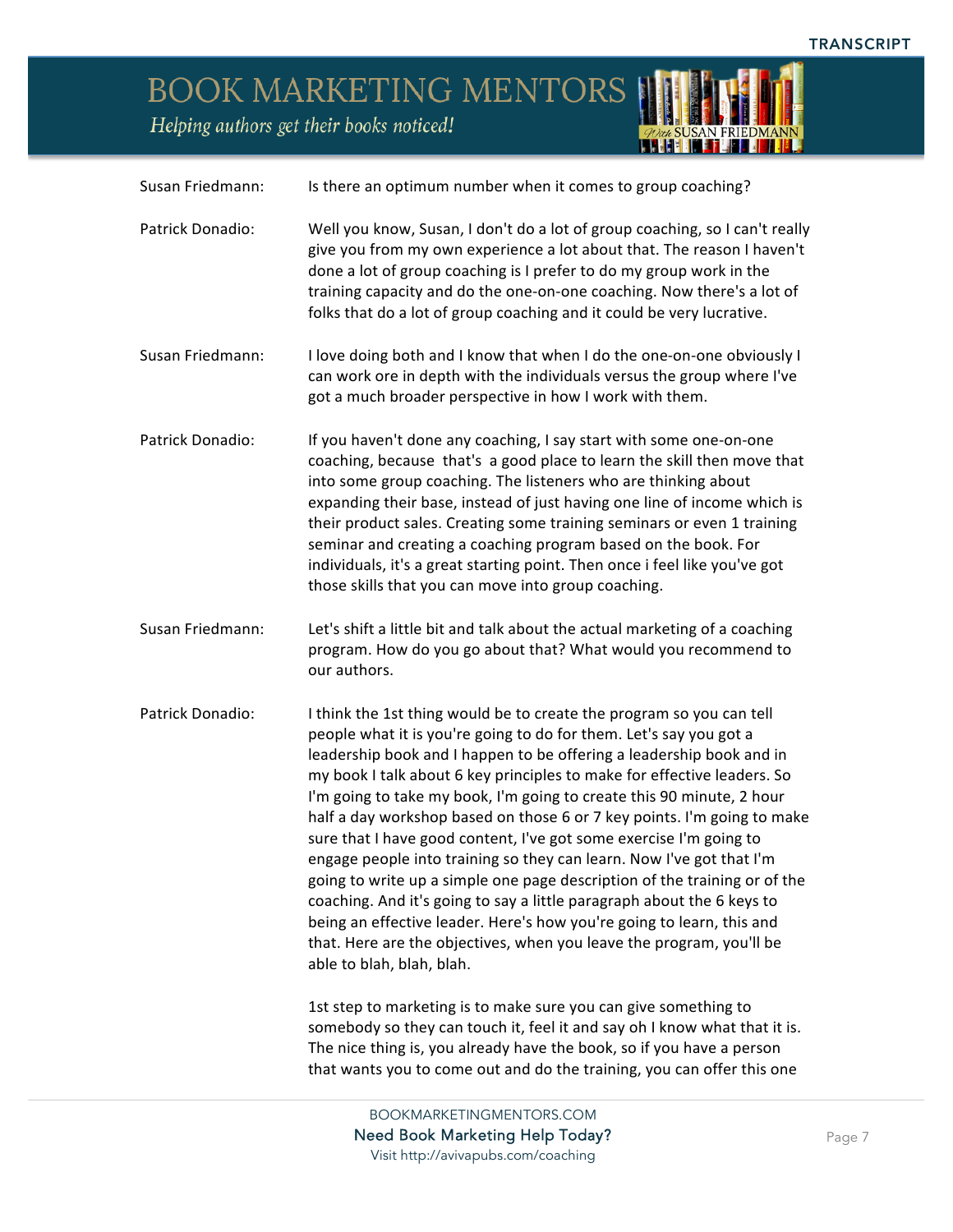

pager and maybe if it's a really hot prospect, send them a copy of the book and tell them how in this program, each person will get a copy of your book so that they can take this and continue the learning.

So number 1, make sure you've got a nice description. The 2nd step, you want to start to think about who are the folks that I'd like to work with? So I know Susan, you wrote a book years ago called Riches and Niches. Did you not?

Susan Friedmann: I certainly did. It's been an international bestseller. It's been translated into umpteen languages. So yeah it's done pretty well.

Patrick Donadio: I think the next step is to think what's the best niche for me? Given your topic, who's the right niche? For me, I do a lot of communication skills. My new book Communicating with Impact, is called a leaders guide because my niche happens to be leaders. I like to work with current leaders and up-and-coming leaders, so I've identified some niches. Here's a couple ways to identify an niche and again you know more about this than I do, but feel free to add there. 1st thing, is I think about where are there people who can afford to pay for what I'm offering? So if I happen to have a book on basket weaving it may not be that there's a good niche for that. But if I've got a book on leadership I do know there's going to be a good niche, the question is it is going to be in healthcare? Is it going to be in banking? Is it going to be in the financial area? Manufacturing? 

> So start to think about where is the best place for me to go. I look at making that decision in 2 ways. Number 1, who do I like to work with? What groups do I enjoy being around? Number 2, which of those groups have the ability to pay for these services? For me, what I found is I really enjoy doing work with healthcare. I happen to know people in healthcare, so I made that one of my niches and once you have some experience in a particular area. If for example, in your book you've got some real good case studies or examples that happen to be in a certain niche or area, you might wanna look at those 1st.

So come up with your 1 pager then think about who you want to go after. One of the ways I find really helpful, this is going to be great for your audience 'cause they're all writers, is to write some articles about your topic that you can get published in different niches. So I love to go to associations. So let's say I wanted to do more work for healthcare. I might go to the state healthcare association and find out if they are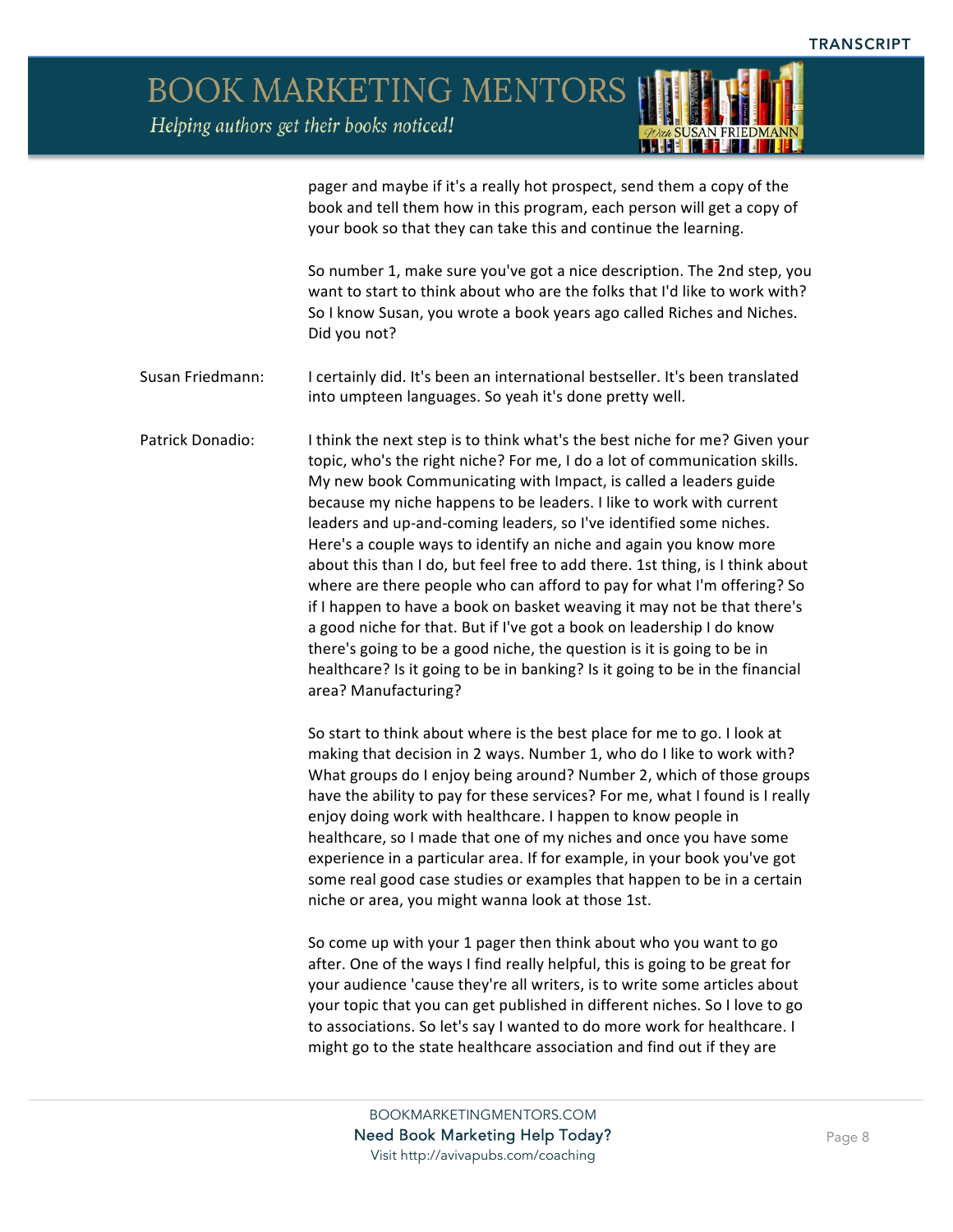

interested in having me write an article for their newsletter on the 6 keys to being an effective leader in healthcare.

I try to get that published in association newsletter or online ezine. Once I do have that done, the next thing I would do is I might call up the editor who accepted my article and say hey listen I've gotten some feedback if you have and say I would love to do this at the conference. Who would I talk to who hires speakers to come in and do breakout sessions or keynotes at your annual conference. And they may give you the name of the educational director and you call them up or drop them a note and say, "I just spoke with the editor for the magazine and they thought I might be a good fit for your next conference. I don't know if you saw my recent article." So that's a nice way to break in.

Susan Friedmann: I love to hear my advice given by other people, so thank you.

Patrick Donadio: Great minds think a lot huh?

Susan Friedmann: Absolutely. And people need to obviously know who they like to work with and where the deep pockets are. That's really important. I'm glad you emphasized those 2 important points.

Patrick Donadio: If you're going to do coaching by the way, I would recommend highly that you experience coaching. I think once you've been coached, you'll be a much better coach. So I would encourage you, if you wanted to do some coaching, to find coach. What I would say is pay attention to how this coach connected with you and convinced you to hire them, because that's a nother great way to learn how to market the coaching services.

Susan Friedmann: Without any shadow of a doubt, I remember that advice many years ago. I think when I did a course with the coaching federation, they said you should have your own coach and I was like, "I should. Oh my goodness." I certainly found myself one and it was a really valuable experience, so thank you for that reminder.

Patrick Donadio: You know, there's a great resource out there if your audience wants to go to coachfederation.org, which is a website with international coach federation. They have chapters all across the country, all across the world and so if you happen to be in a community that has a chapter, it might be fun to go to a chapter meeting. Learn some skills about being a coach. I happen to be a very active in my local chapter. In fact, I started this chapter years ago and I go every month, because we always have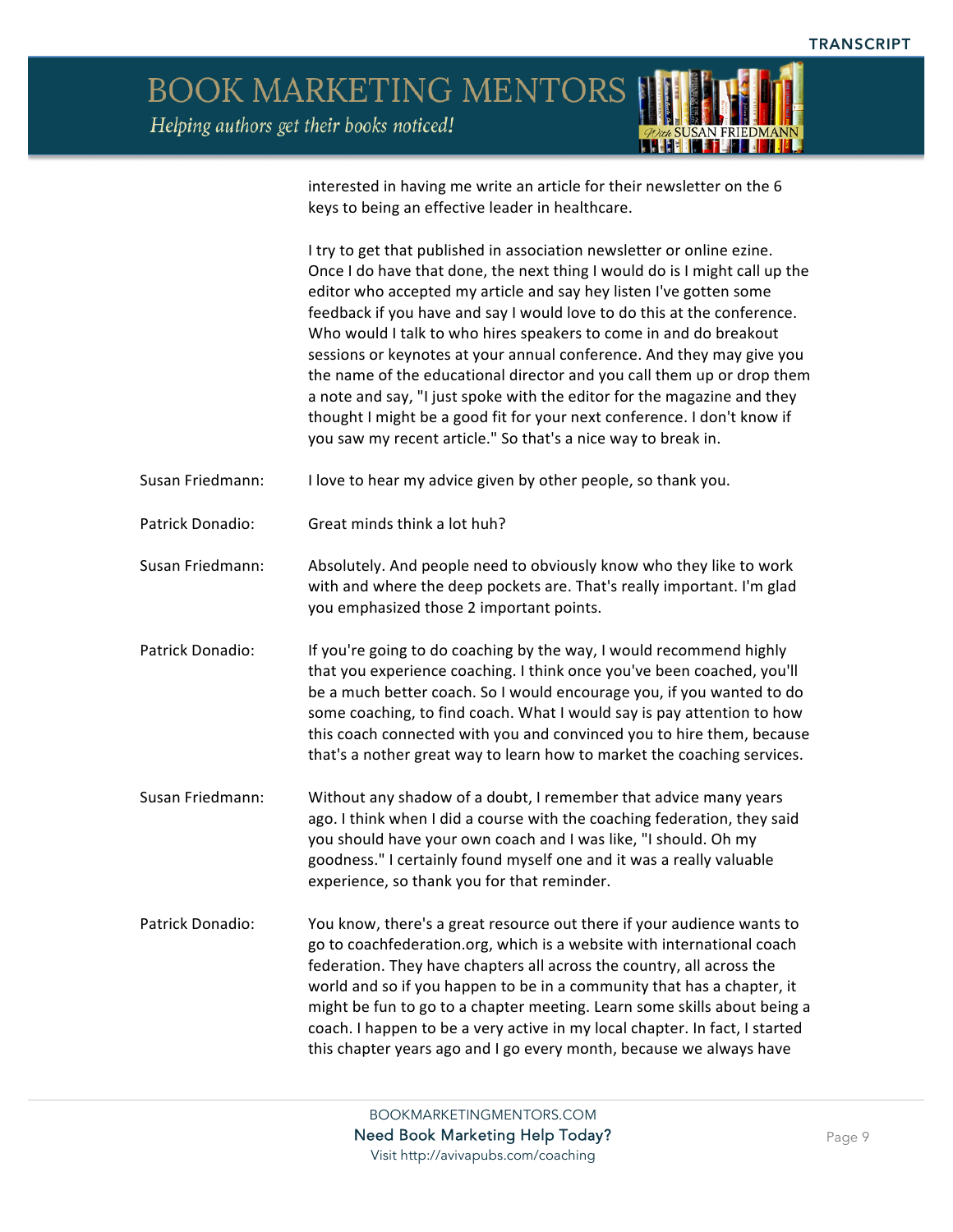

great speakers teaching different skills about to how to be abetter coach. 

So that's another great place to go for coaching, is to go and get some kind of coaches training, whether it be formal coaches training which they do have a lot of accredited programs around the country. Or at least going to some of these coaches meetings so that people can start to learn more about what it takes to be a great coach.

The secret is really simple. You already have this great research. You've got this wonderful book that you've written and all you have to do is start to go through the book and start to think about how do I create some great educational section. 20 mini modules where I'm going to teach a certain skillset then you develop some content. Maybe some exercises where you might ask people some questions. I love doing a little inventory so if there's some way for you to come up if a 7 questions inventory that people can take to help identify their current skills. That's a great tool you can use both in the training, but really in the coaching right?

Remember coaching is all about where are you now? Where would you like to be? Then I as a coach might help you get there. So if you came up with a nice assessment tool, a series of questions that somebody can answer to help benchmark where they are right now that'd be great. There a lot of assessments out there you can use. For example, I do a lot of communication skills coaching, so I happen to use a disk profile and all of my coaching clients I start out with having them do a disk profile and I get a 22 page report back. Tells me all about their personality style and I use that as a starting point to figure out where they are right now.

Susan Friedmann: Let's take a moment and touch on mistakes people make when they either go into coaching or actually do coaching themselves.

Patrick Donadio: Well the biggest mistake people make is they wanna be a consultant. So they go into coaching all excited, they have all the answers they wrote the book criminy sakes right? So I'm the expert. That's not bad if you want to go into be a consultant or a trainer. But when you're going to be the coach, what you want to do is take a look at the things that you have in your book and create questions to help bring out some of that information.

> For example, if you happen to be, let's go back to the leadership. You wrote a book on leadership, you might have a great question. What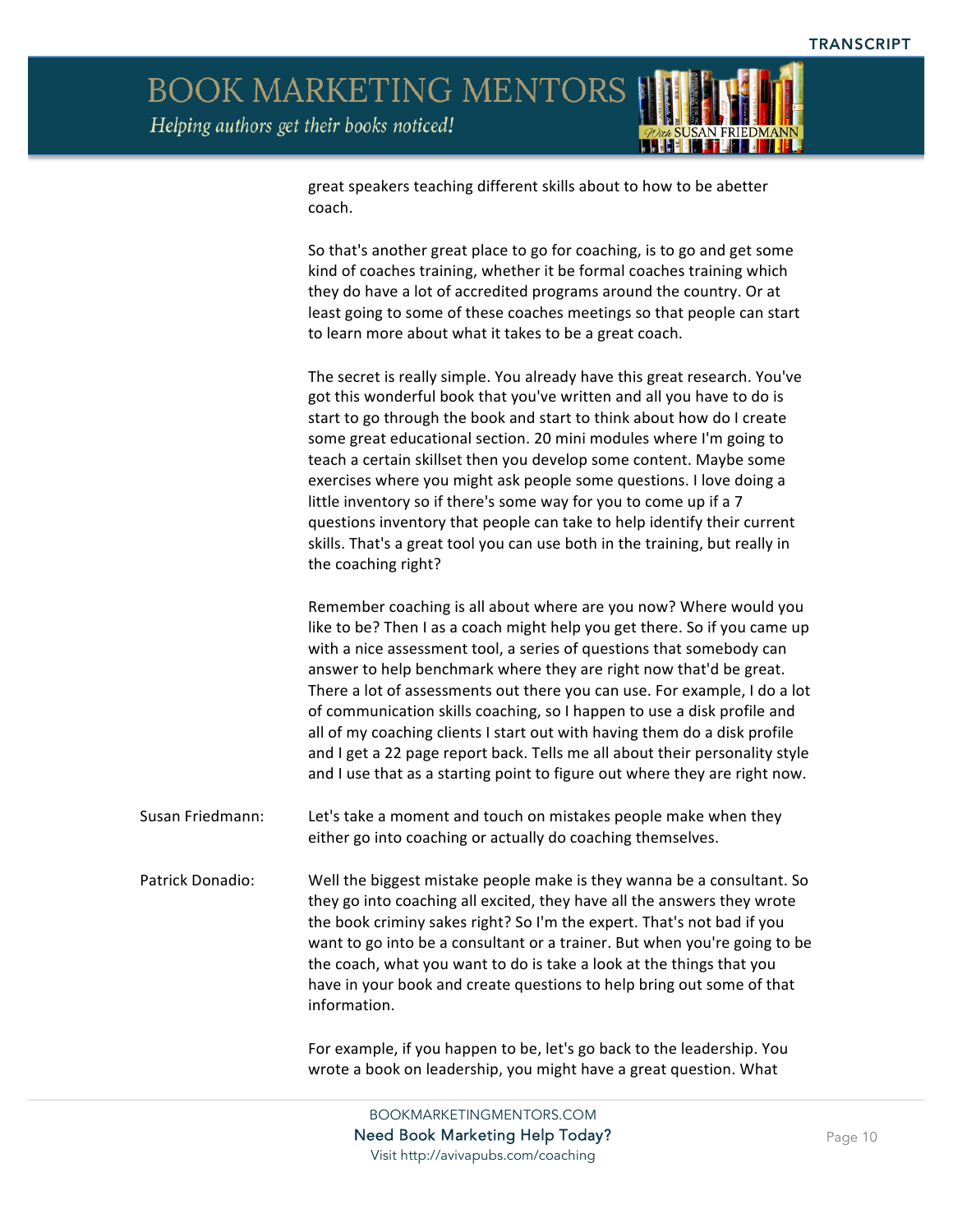<u> 1988 - 1988 - 1988 - 1988 - 1988 - 1988 - 1988 - 1988 - 1988 - 1988 - 1988 - 1988 - 1988 - 1988 - 1988 - 198</u>

BOOK MARKETING MENTORS Helping authors get their books noticed!

|                  | obstacles do you know of right now that are getting in the way of you<br>being an effective leader. You shut up and you listen. As opposed to, let<br>me tell you 6 things you can do to be a better leader, because I know<br>these are things that work and they're in my book. Coaching is not<br>about telling, coaching is about asking.                                                                                                                                                                                                                                                                                                                                                                     |
|------------------|-------------------------------------------------------------------------------------------------------------------------------------------------------------------------------------------------------------------------------------------------------------------------------------------------------------------------------------------------------------------------------------------------------------------------------------------------------------------------------------------------------------------------------------------------------------------------------------------------------------------------------------------------------------------------------------------------------------------|
| Susan Friedmann: | That's a really important point to remember. As I've said, I have to keep<br>reminding myself of that, because very quickly go into telling rather<br>than asking the questions. So our leaders who are interested in learning<br>more about your service, your programs how can they find out more<br>Patrick?                                                                                                                                                                                                                                                                                                                                                                                                   |
| Patrick Donadio: | Well I've got a pretty easy website to go to. It's simply<br>patrickdonadio.com and that's D-O-N-A-D-I-O. So that's always a good<br>place to start. They can always call me, I love to talk on the phone<br>'cause I'm an extrovert. So they can call me at 614-488-9164 and be<br>happy to chat if they're interested. Or email me<br>Patrick@patrickdonadio.com again D-O-N-A-D-I-O. Those are some<br>ways if they want to reach me.                                                                                                                                                                                                                                                                          |
|                  | What I love to do if possible, is to share with you, I don't know if you can<br>get this to your listeners a 1 page list of some sample questions that<br>people might want to ask if they want to do some coaching.                                                                                                                                                                                                                                                                                                                                                                                                                                                                                              |
| Susan Friedmann: | That would be perfect. They'll be very generous. I always add those to<br>the webpage where your episode will be featured, so yes please.                                                                                                                                                                                                                                                                                                                                                                                                                                                                                                                                                                         |
| Patrick Donadio: | And I just want to remind people if you're sitting there thinking "I'm not<br>sure I can do training, I'm not sure I can do coaching." The 1st step to<br>change is awareness and so as a coach, if I was your coach I would say<br>"Listen to that little voice and don't necessarily believe it." Sometimes<br>we can talk ourselves out of things that really we would like to do or<br>want to do. So kind of pay attention to that voice and catch yourself and<br>remind yourself if you've written the book, you have a lot of knowledge<br>and information that can be a value to other people. You're really doing<br>others a disservice if you don't take that skill and find a way to help<br>others. |
|                  | It's also great for your bottom line, now in addition to book sales, you'll<br>have some training revenue or some speaking revenue or some<br>coaching revenue. As we all know, I'm a new author it's nice to have a<br>book, but the book isn't always going to generate the kind of revenue.                                                                                                                                                                                                                                                                                                                                                                                                                    |

The nice thing about the speaking and the training is that it's a really